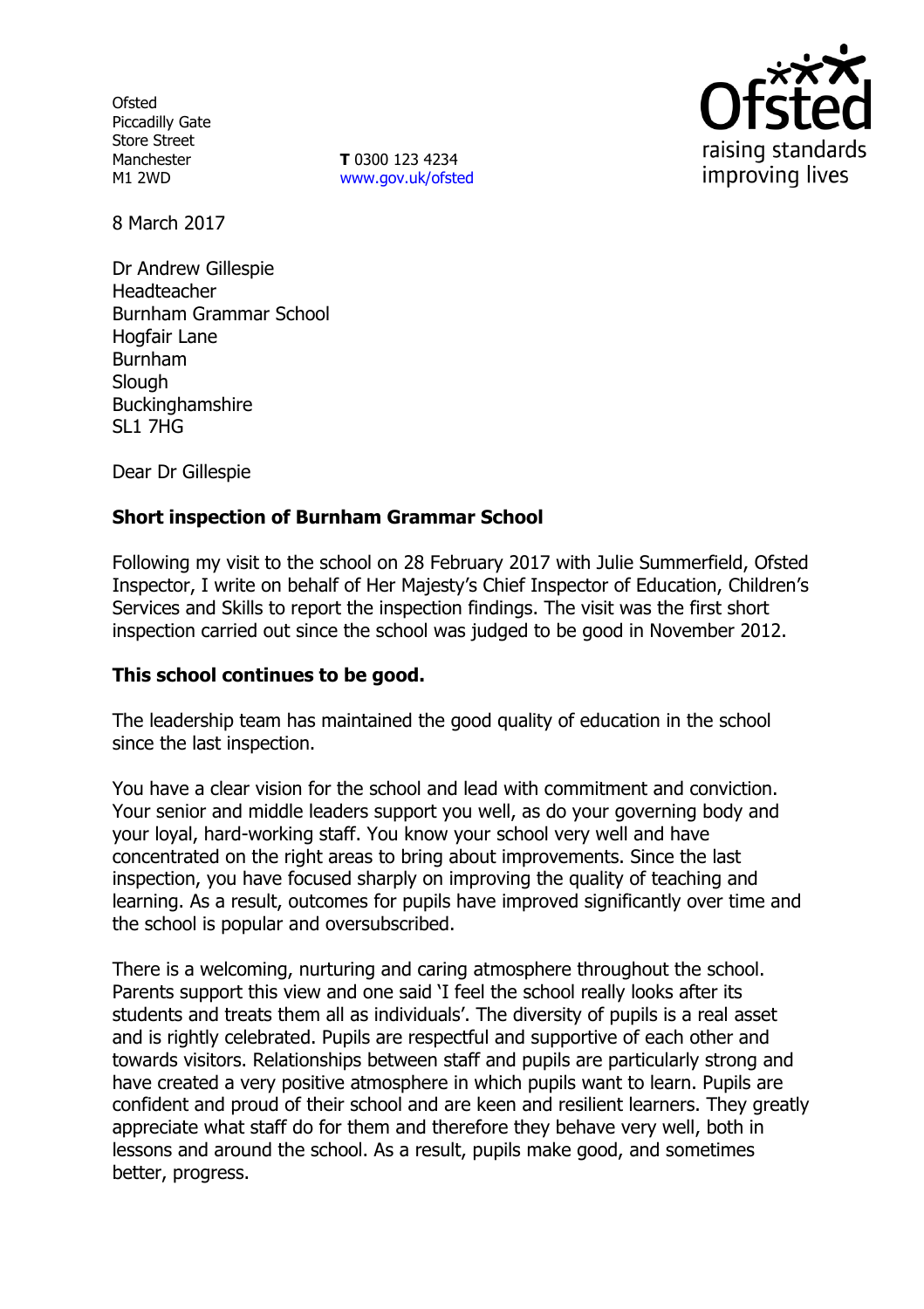

At the time of the last inspection, inspectors identified that pupils would make more rapid progress if: teachers made sure that the work more closely matched the needs and abilities of all pupils, especially the disadvantaged; pupils knew how to improve their work; and more pupils were helped to achieve high grades at GCSE and A level.

Leaders and governors have made considerable strides in tackling these issues and there have been clear improvements. More pupils are now achieving high grades in GCSE and A-level examinations and disadvantaged pupils are generally making the progress expected of them. One of the reasons for this is the comprehensive training programme that has helped staff to devise strategies to meet better the needs and abilities of individual pupils in lessons. Teachers are now much more adept at providing pupils with guidance about how to improve their work. However, you recognise that the quality of this guidance is still variable across subjects and does not consistently lead to pupils' rapid progress.

Leaders think strategically about the future and have seized opportunities to develop the school further. For example, they have begun a partnership with a local primary school to promote cross-phase work. The current teacher-training programme is developing local teachers' expertise and allowing the school to recruit high-quality staff. In addition, funding has been secured to begin a building project to provide better learning facilities.

# **Safeguarding is effective.**

Safeguarding is a strength of the school and there is an established culture of keeping pupils safe. This reflects the high priority you place on ensuring that all staff and governors are up to date with their training and that safeguarding records are fit for purpose and kept methodically and thoroughly. Senior leaders and governors work in close partnership, keeping a keen eye on ensuring that processes are rigorous. The strong pastoral care ensures that pupils' welfare is planned for effectively and this contributes strongly to their social and emotional well-being. The school utilises outside agencies for support very well and is quoted frequently as a beacon of good practice within the local area.

Pupils are taught to stay safe and they greatly appreciate the support that staff give them if they have a problem. They say that bullying is rare and that they know whom to go to should they experience any difficulties.

# **Inspection findings**

■ During the inspection, we looked closely at the progress that pupils are making across subjects, especially those pupils who are disadvantaged and the most able. In general, the most able pupils are making expected progress from their starting points and in many cases exceeding the targets set for them. Attainment is high across subjects and boys are performing particularly well. Disadvantaged pupils are a high priority group within the school and all staff know who they are. Your new vertical tutoring system is beginning to have a positive effect on your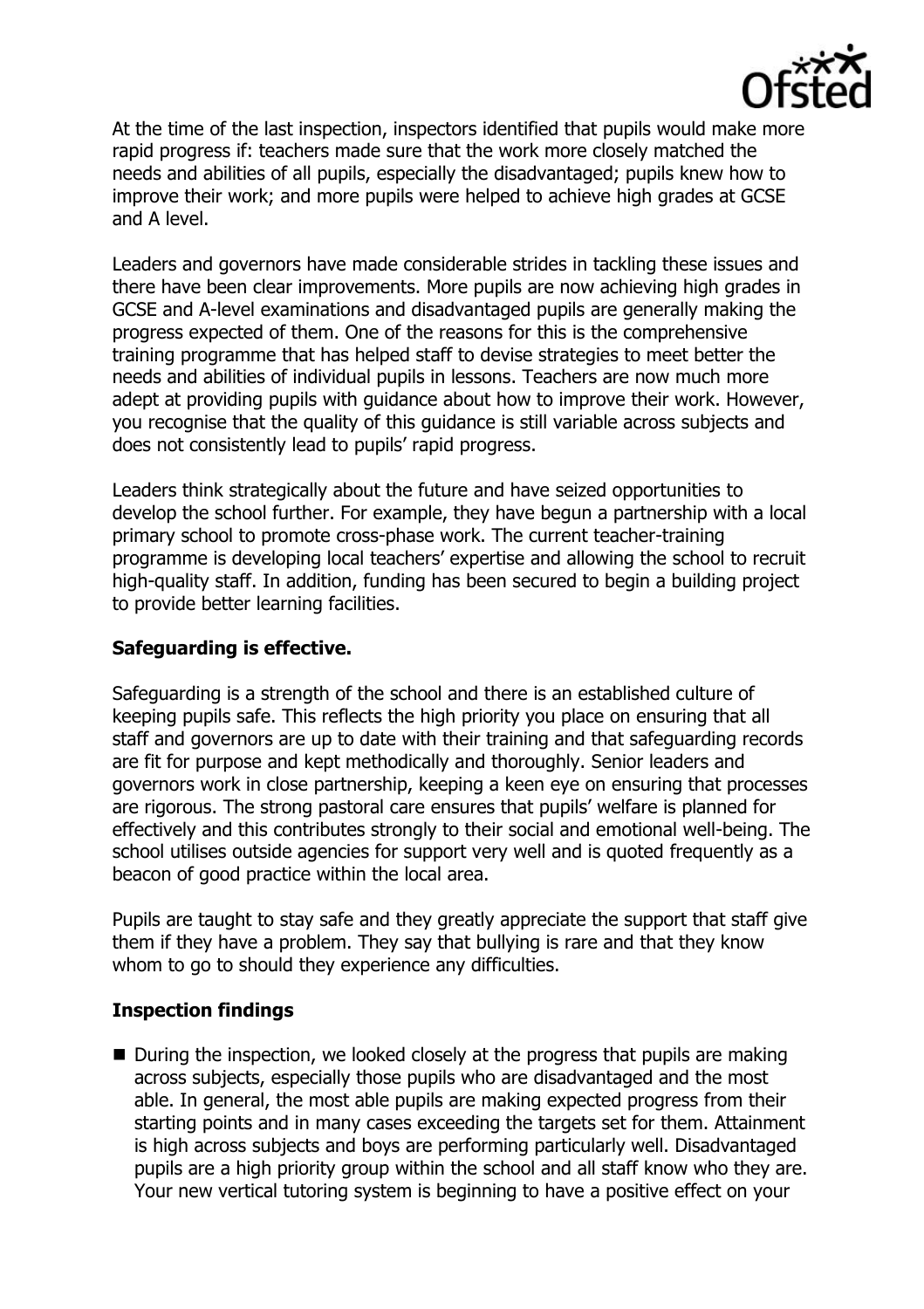

ability to monitor the attendance and progress of disadvantaged pupils more closely. You have robust systems in place to track the progress that pupils are making. If pupils are falling behind, interventions are put in place early on to help them catch up. There are particular strategies in place for disadvantaged pupils, but you recognise that more of them need to make rapid progress. For example, you are spending pupil premium funding sensibly on providing extra support for literacy and numeracy. Middle and senior leaders discuss pupils' progress regularly and are held to account for the progress that they make. However, the impact of interventions on pupils' progress is not analysed frequently enough to ensure that they are making rapid progress.

- Another aspect of the school's provision that I considered with you was the consistency of the quality of teaching within and between subjects. Teachers have excellent subject knowledge and plan their lessons well. In class, the learning atmosphere is very positive and pupils are confident, self-motivated, keen to learn and not afraid to make mistakes. They exemplify the school's motto of 'embracing challenge'. We saw some excellent examples in history, geography and English of teachers' high expectations of what pupils can do and achieve. We also saw examples of high-quality guidance to pupils on how to improve their work, enabling them to build their skills and deepen their knowledge and understanding. However, you recognise that there is more to do to ensure that all departments are equally consistent in the quality of guidance that they give and in tailoring the work to match the needs and abilities of all pupils.
- We also discussed the curriculum and considered how it was enabling pupils to maximise their potential. The curriculum is broad and balanced, with a wide variety of subjects on offer at key stages 4 and 5. Leaders and governors have a clear rationale for personalising the curriculum to enable pupils to follow option choices to match their aspirations, abilities and interests. This allows pupils to attain highly. The recently introduced changes to the key stage 4 programme are having an impact on raising pupils' aspirations and developing mature attitudes to learning. Targeted pupils receive help in making their option choices from a dedicated careers adviser. The personal and social aspect of the curriculum is particularly strong and helps pupils to stay safe, prepare for examinations and to become responsible citizens of the future. Pupils appreciate the range of extracurricular opportunities to help them to develop their wider skills. You evaluate the curriculum on a regular basis and recognise the importance of doing so to ensure that pupils are well prepared for the next steps in their education, training or employment.

## **Next steps for the school**

Leaders and those responsible for governance should ensure that:

- $\blacksquare$  there is greater consistency in the quality of teaching so that all teachers share the highest expectations of what pupils can do and achieve and pupils make rapid progress
- $\blacksquare$  a higher proportion than currently of pupils who are disadvantaged make more than expected progress so that they catch up with their peers.